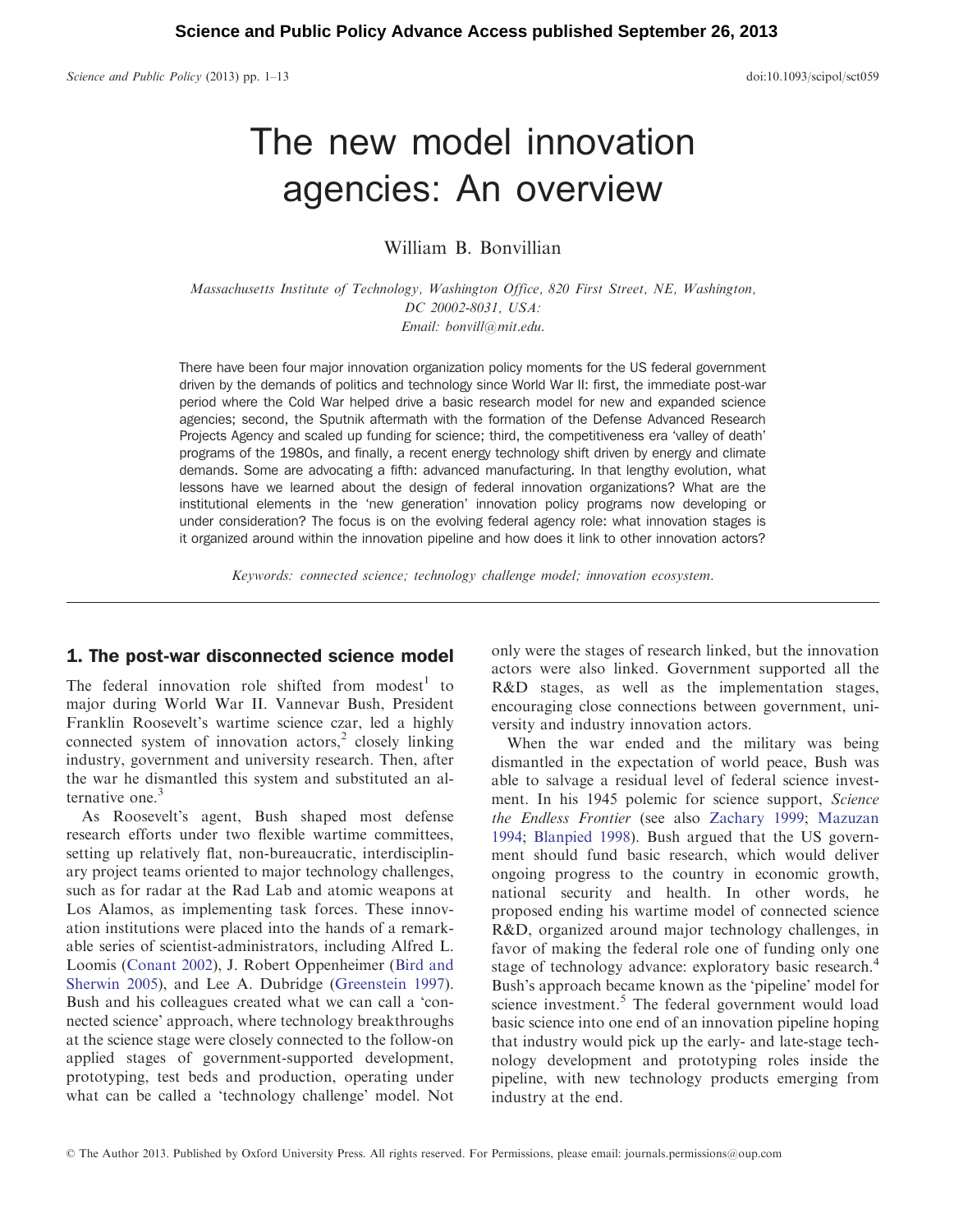While Bush proposed to achieve research coherence under a single organization—the National Science Foundation (NSF)—authorization of NSF was delayed, and in the interim science agencies multiplied.<sup>6</sup> Bush's pipeline concept of federal funding focused on basic science prevailed, but his more centralized science support model did not. The result was a new generation of highly decentralized science agencies, each generally adopting his pipeline model for the federal science role.

These two developments left US science fragmented at the institutional level: overall science organization was split among numerous science agencies, and federal investment was primarily focused on only one stage of the technological pipeline—basic research.<sup>7</sup> Bush thus left a legacy of two conflicting models for scientific organizational advance: the connected, challenge model of his World War II institutions, and the basic science-focused, disconnected, multi-headed model of post-war US science institutional organization.

Why did Bush create the disconnect, especially since he understood well the virtues in a connected innovation system he had created [\(Zachary 1999](#page-12-0))? First and foremost, he was offering his proposal at a time when federal funding was about to go into steep decline at the end of World War II, and he was probably trying to hang onto a foundational part of the system he had created during the war: university research. Basic research also had the virtue of being the least costly innovation stage: research is relatively cheap compared to the scale-up needed for later stages. Second, he had seen and was probably wary of the way science had entered into the US political system during the war, and wanted to put some distance between science and the threat of political interference [\(Bush 1970](#page-10-0)). Third, as a friend of Oppenheimer with his own ties to the physics community, he was aware of that community's post-Hiroshima questions about deeply tying science to warfare. While remaining sympathetic to the scientific needs of war, he may also have wanted to create some additional space for science.<sup>8</sup> Finally, the whole country, including Bush, had seen basic science move rapidly from theory to practice in the Manhattan Project, so there was broad support for the basic research investment he was advocating.<sup>9</sup> Bush's decision was probably primarily driven by budget realism and the need to hold onto the federal research university model he had created during the war, but he also held some additional, deeper concerns about the direction of science and its control by government.

Bush's model was a political success, subsequently building on Cold War concerns over US leadership in science. NSF, the Department of Energy (DOE) Office of Science, and the National Institutes of Health (NIH) all continue to follow his approach. The network of federal basic research agencies enabled federally-funded US research universities, which became the leading universities in the world. It was a dynamic model with research grant

agencies with a range of missions linked to university recipients competing for grant awards for basic research. But this system was disconnected from the later stages of innovation.

# 2. The Sputnik challenge of 1957 and rise of the Defense Advanced Research Projects Agency model

While the civilian research agencies moved into a disconnected model, the defense agencies by 1949 found themselves in a Cold War. They could not live with the inherent inefficiency of a disconnected model, so began by the end of the 1940s to recreate the 'connected' science and technology model that had served them well in World War II. The famous early computer technology programs for air defense, Whirlwind and SAGE, were iconic examples of this return to a connected effort ([Hughes 2000](#page-11-0); [Redmond and Smith 2000](#page-11-0)).

A crisis in confidence over US science leadership was created by the Soviet launch of Sputnik in 1957. These anxieties over geopolitical developments created a political driver for science support, bringing new institutions and investments. US government R&D investment as a percentage of gross domestic product reached a post-war height in the mid-1960s: 2% by 1964 compared to less than 1% today [\(National Science Foundation 2012\)](#page-11-0). Two major new agencies, the Defense Advanced Research Projects Agency (DARPA) then the National Aeronautics and Space Administration (NASA) were created to meet the Sputnik challenge. Both broke out of the basic research mode, although we focus on DARPA here.

Created in 1958 by Eisenhower as a unifying force for defense R&D in light of the stove-piped military services' space programs that had helped lead to the USA's Sputnik failure, DARPA became a unique entity. DARPA was set up to address deficiencies in R&D collaboration between the military services, rather than as a counterpoint to civilian agencies, but it is the true successor of Bush's Office of Scientific Research and Development, not the NSF. It was a particularly interesting model, very different from the Vannevar Bush basic research agency. DARPA's aim was a 'right–left' translational approach—decide the technologies you require from the right side of the innovation pipeline, then nurture breakthrough science advances on the left side of the pipeline to achieve that goal.<sup>10</sup> DARPA embodied a return to Bush's earlier World War II 'connected science' through a technology 'challenge' model. DARPA, the most successful of the post-war and Cold War science and technology agencies, led the information technology (IT) revolution ([Waldrop 2001](#page-12-0): Chapters 2, 5–7, 466–71) and a long series of other major advances [\(Ruttan 2006:](#page-11-0) 91–129; [Van Atta 2008](#page-12-0); [Van Atta et al. 2003](#page-12-0)). DARPA, as it came into its own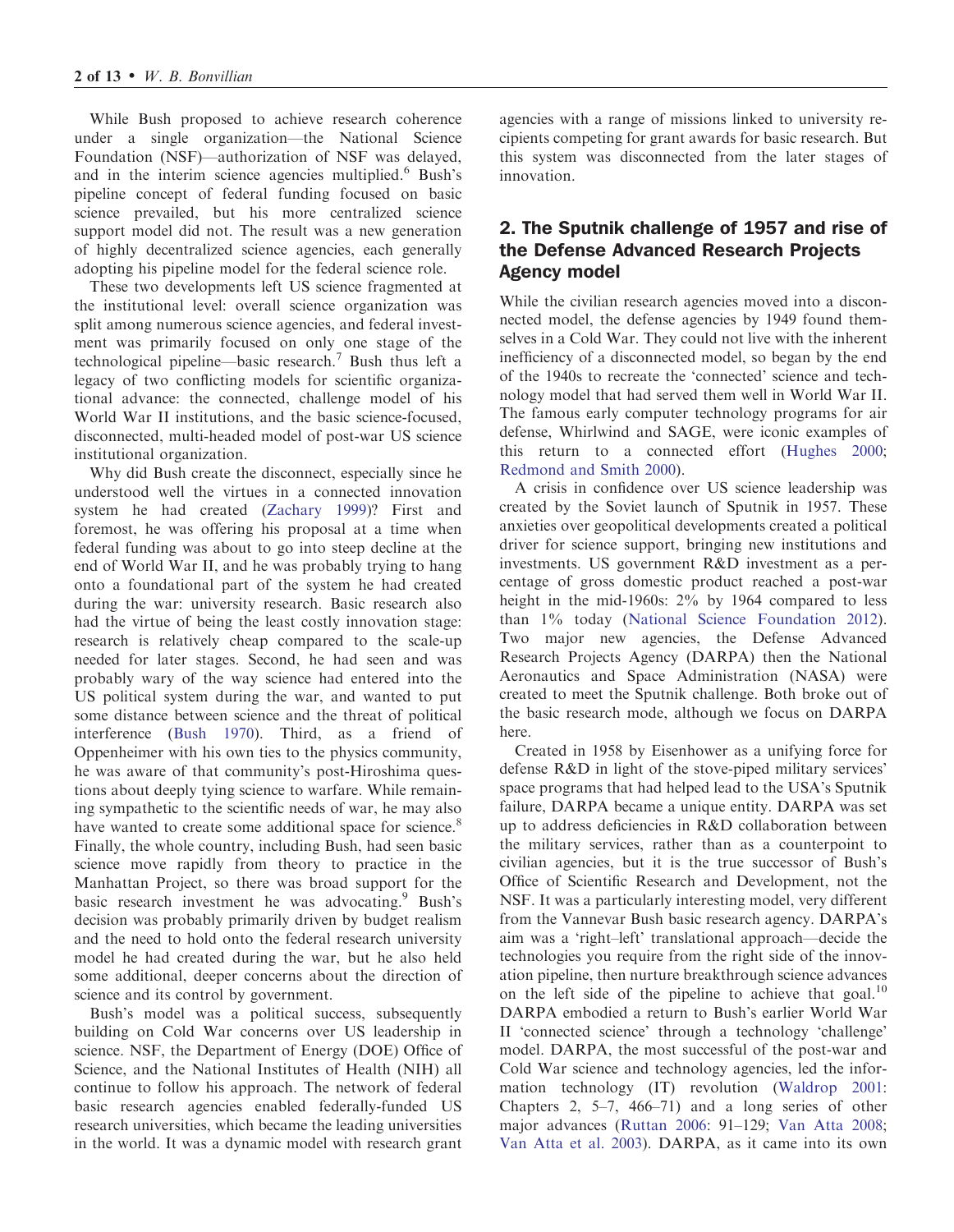in the 1970s and 1980s, was a counterweight to the swing toward the 'pure' basic research approach. While DARPA illustrates the connected science approach, there are also political design lessons to be drawn from this connected model.

DARPA operated not only in the basic research space but further down the innovation pipeline in the development and prototyping spaces and often was able to hand on its technology advances to military procurement for initial product implementation. In the ideological parlance of the time, it was 'picking technology winners and losers'. Yet it defused this debate by tying its intervention in later stage development to the necessities of its national security mission. It offered a pragmatic solution—the value of technology advance for the national security overrode ideological concerns about the appropriate role of the federal government in the marketplace.<sup>11</sup> In other words, it showed that an agency operating in the science–technology development continuum can be tethered to a mission recognized as politically significant to avoid ideological differences.

Despite being tied to a security mission, DARPA (and the Department of Defense (DOD)) played a keystone role in the 1990s IT innovation wave and the accompanying resurgence of the US economy. DARPA deliberately passed its contributions to the IT revolution to the civilian sector, recognizing that the military could never muster the contribution to development and incremental advances that an emerging civilian IT sector, mobilized around the profits from an evolving innovation wave, could invest. So in IT DARPA played the role of innovation sponsor, enabling DOD to subsequently leverage the IT technologies it needed from investments at scale from the private sector.

Thus DARPA directly inherited the 'connected science' and 'technology challenge' models of the Rad Lab and Los Alamos advocated by Bush, Loomis, Dubridge, and Oppenheimer. 'Great group' innovation theory ([Bennis](#page-10-0) [and Ward Biederman 1997](#page-10-0): 1–30, 196–218) posits that innovation occurs at the face-to-face levels in groups, no longer solo inventors, and these groups follow common organizational rule sets. Behind these 'great groups' lies a supporting innovation ecosystem based at the institutional level above the personal level. Both are required for innovation to occur. Unlike the Rad Lab and Los Alamos, which operated at the great group personal level, or NSF or NIH, which operate at the institutional level, DARPA has operated at both the institutional and personal levels of innovation. It plays an institutional innovation support role but has also consciously fostered great groups. DARPA has been both an innovation actor and an innovation enabler. DARPA became a bridge organization connecting the two organizational elements, institutional and personal, behind innovation, unlike any other R&D entity previously utilized by government.

Other DARPA characteristics enhance its ability to operate at both the institutional and personal innovation

organization levels. The following list is largely drawn from DARPA's own descriptions of its organizing elements:<sup>12</sup>

- . Small and flexible: DARPA consists of only 100–150 professionals. Some have referred to DARPA as '100 geniuses connected by a travel agent'.
- *Flat:* this is a flat, non-hierarchical organization, with empowered program managers.
- Right–left challenge model: this is a challenge-based 'right–left' research model.
- *Emphasis*: this is on selecting highly talented, entrepreneurial program managers often with both academic and industry experience who serve for a limited (3–5 year) period.
- *No labs:* research is performed entirely by outside performers, with no internal research laboratory.
- . Acceptance of risk: projects focus on the 'high-risk/high payoff' motif, selected and evaluated on what impact they could make on achieving a demanding capability or challenge.
- . Seed and scale: provides initial short-term funding for seed efforts that can scale to significant funding for promising concepts, but with a clear willingness to terminate non-performing projects.
- . Autonomy and freedom from bureaucratic impediments: DARPA operates outside the civil service hiring process and standard government contracting rules, which gives it unusual access to talent, plus speed and flexibility in contracting for R&D efforts. Although largely outside the bureaucracy, it tries to maintain a lifeline back to senior DOD administrators for support on technology implementation.
- . Hybrid model: DARPA often puts small, innovative firms and university researchers together on the same project so that firms have access to breakthrough science and researchers see pathways to implementation.
- . Teams and networks: at its best, DARPA creates and sustains highly talented teams of researchers—great groups—highly collaborative and networked around the challenge model.
- . Acceptance of failure: at its best, DARPA pursues a high-risk model for breakthrough opportunities and is very tolerant of failure if the payoff from potential success is great enough.
- . Orientation to revolutionary breakthroughs in a connected approach: DARPA is focused on radical innovation rather than incremental innovation. It emphasizes high-risk investment, moves from fundamental technological advances to prototyping, and then passes the production stage to the armed services or the commercial sector.
- A technology visioning process: as opposed incremental step taking, occurs at the front of DARPA's research nurturing process. $^{13}$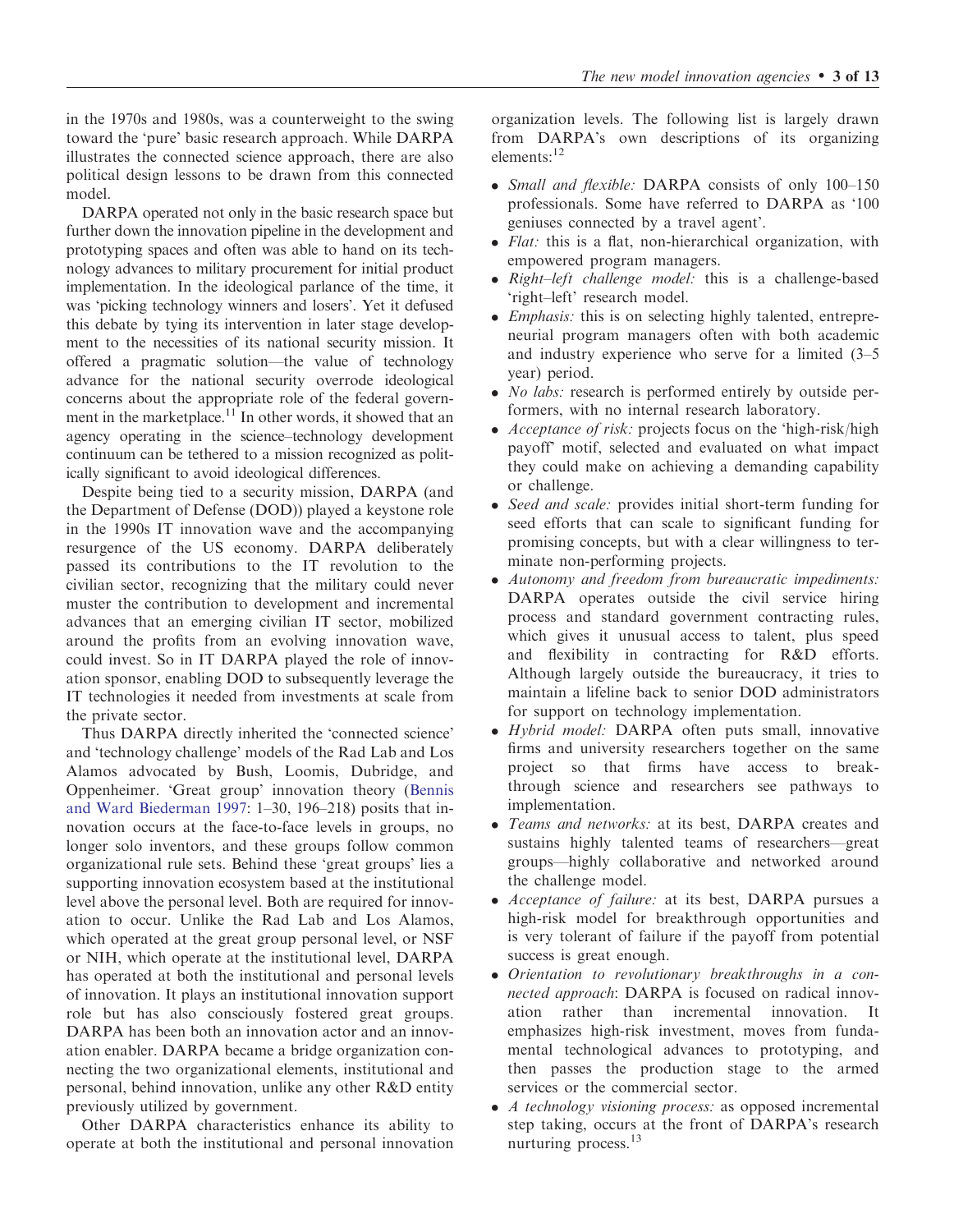DARPA marked a return to Vannevar Bush's initial 'connected science' approach, but it was more. From an institutional innovation perspective, DARPA is a connected model, crossing the barriers between innovation stages from research to implementation, but also making an organizational link between the face-to-face group level of innovation and an innovation enabling institution. In contrast to the civilian R&D agencies focused on the initial stage, research, the DOD operated an innovation system that spanned the full spectrum of the innovation pipeline, supporting each stage, from research, to development, to prototype, to demonstration, to test bed, and often using its procurement power for initial product market creation. DARPA was part of a defense innovation system—it was an entrepreneurial innovator within DOD, but often relied on the military services (and in the case of IT, the private sector) for the follow-on stages to foster implementation.<sup>14</sup>

# 3. The 1970–90 competitiveness period

Vannevar Bush's basic research pipeline model, as discussed above, institutionalized a disconnect between research and later stage development over most of the US innovation system, making the handover to commercialization very difficult, compared to Bush's wartime connected approach. As noted, the arrival of DARPA showed that the defense innovation sector was moving away from this. That shift expanded beyond defense in the late 1980s. As the USA entered that period of heightened economic competitiveness over technology advance with Japan and Germany, concerns grew that, although the USA was originating the leading innovations, because of this pipeline disconnect, it was limited in its ability to commercialize them [\(Hughes 2004\)](#page-11-0).

Japan had implemented a highly innovative model for manufacturing, built around technology advances and processes that drove a quality imperative and was having much more success in commercializing incremental technology advances than the USA.<sup>15</sup> Following World War II, the USA had organized its economy around a comparative innovation advantage and its innovation system, particularly its capacity for radical or breakthrough innovation nurtured through Bush's pipeline model, as opposed to incremental innovation, remained world leading in the 1980s and early 1990s. The 1980s problem for the US innovation system became known as the 'valley of death' because it focused on the gap between research and late-stage development ([Branscomb and Auerswald](#page-10-0) [2002\)](#page-10-0). Five new institutional models were adopted in this period to bridge this valley:

• The Bayh–Dole Act was passed in 1980, (USC 200–212) and was the first of the new generation of competitiveness legislation. Prior to this Act the federal government held title to the results of federally-funded research. Since the job of the federal government was not technology implementation, historically the government had done very little with the fruit of its support. The Act shifted ownership of federally-funded research results to the universities where the research was executed, giving universities a stake in its commercialization. Typically, the universities shared these rights with the researcher inventors on their faculties and in their labs, giving them an incentive to implement their ideas. The Act is generally viewed as a significant success,<sup>16</sup> enhancing the role of universities in what is termed here 'connected' science and giving them a stake in their regional economies. Gradually, universities formed technology transfer offices and began to build innovation support systems to assist their researchers and connect with regional firms, a process that is still ongoing.<sup>17</sup> The Act helped push both universities and their researchers further down the innovation pipeline toward technology development and company creation, not only research. The university increasingly became an implementation actor as well as a research actor.

- . The Manufacturing Extension Partnership (MEP) was authorized in 1988,<sup>18</sup> based on the success of the longstanding agriculture extension program. It aimed to bring the latest manufacturing technologies and processes to small manufacturers around the nation, since small firms were increasingly dominating US manufacturing. It aided such manufacturers by advising on the latest manufacturing advances to foster productivity gains, thus assisting them across a 'valley of death' in this field. MEP formed extension centers in every state. The states shared costs, backedup by a small Department of Commerce headquarters staff charged with program evaluations and transmission of best practices to the centers. MEP's national network has a federal funding base of around \$100 million annually plus the approximately \$200 million this leverages from the state and local resources. It now consists of 59 centers employing some 1,600 manufacturing specialists experienced in the needs of small manufacturing firms. For the past 20 years, the centers have worked with thousands of manufacturers, and MEP studies maintain the centers, deliver some \$1.44 billion in cost savings annually and \$10.5 billion in increased or retained sales per year to small manufacturers.<sup>19</sup> While some centers are inevitably stronger than others, the overall program has received positive evaluations, and it has received solid political support and sustained stable funding from Congress.
- . The Small Business Innovation Research (SBIR) program was a second successful 'valley of death' program model.<sup>20</sup> It offered competitive R&D grant funding to small and start-up companies, administered through Small Business Administration (SBA), which also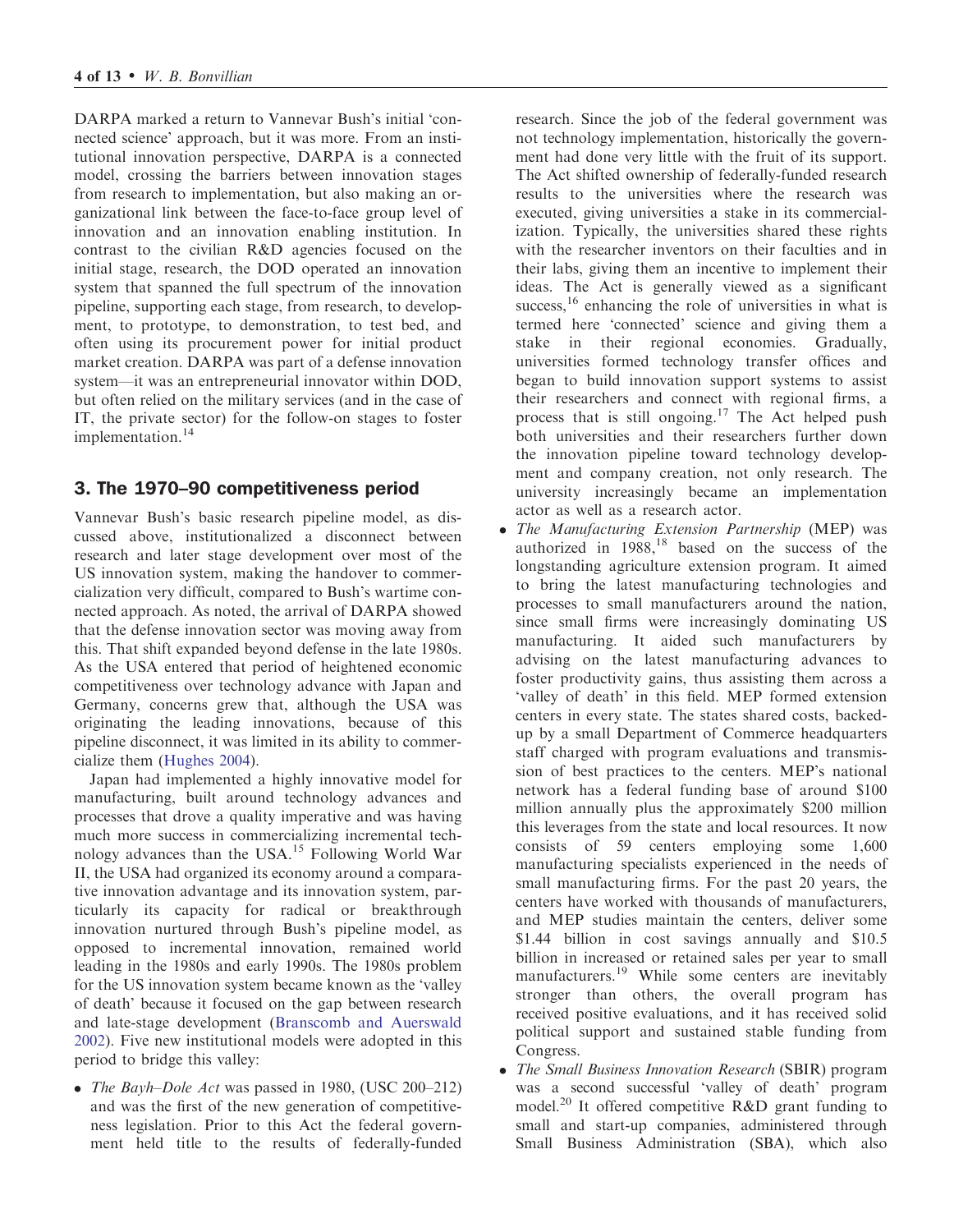supervises a related program, the Small Business Technology Transfer (STTR) Program. These two competitive programs aim to ensure that small, high-tech, innovative businesses are a part of the federal government's R&D efforts. Eleven federal departments participate in the SBIR program through required set-asides of their R&D funding; five departments participate in the STTR program. The two programs award over \$2 billion to small businesses annually. SBIR has provided initial funding for many of the most noted technology start-up firms of the past 25 years: few new firms consider the start-up process without applying.

- . The Advanced Technology Program (ATP, renamed and restructured in 2007 as the Technology Investment Program  $(TIP)$ ,<sup>21</sup> is the third of the trio of 'valley of death' programs from the 1980s. It was formed in 1988 in the Department of Commerce's National Institute of Standards and Technology (NIST) program to fund a broad base of high-risk, high-reward R&D undertaken by industry. ATP reached some \$200 million in annual grants during the early Clinton years, with the Administration seeking further major increases, but it was gradually defunded by Congress, with funding halted in 2011. Widely studied as a strong substantive model for technology innovation,<sup>22</sup> it was not tied to a particular agency mission but instead provided general R&D assistance to companies, so lacked the political support that mission-based research efforts have been able to obtain.
- . Sematech. In the 1980s the US semiconductor industry faced a massive challenge from Japanese competitors who began to dominate market share through lower cost, higher quality chip production systems. With initial leadership from Intel's Robert Noyce and later William Spencer, in 1987 the industry organized a collaboration also tied to semiconductor equipment makers which worked systematically to improve chip manufacturing processes. DARPA matched industry Sematech funding until 1996. The effort reversed many industry production problems ([Browning and Shetler](#page-10-0) [2000;](#page-10-0) [Berlin 2005;](#page-10-0) [Hof 2011](#page-11-0)) and the US industry continues as a world leader. Sematech also placed the industry on a unified technology roadmap to meet the relentless technical challenges of staying on Moore's Law, a task that Sematech continues to perform. Sematech became perhaps the most noted model of successful industry–university–government collaboration.

The USA was able to surpass its competitors and step past these competitiveness battles in the 1990s. These programs helped, but the underlying story was that after a multidecade gestation period, where DARPA played a keystone role, the USA was able to move out of its confrontation over manufacturing with Japan and Germany and bring on a major innovation wave<sup>23</sup>—the IT

revolution—in the early 1990s. It was transformative: the US economy created a net 22 million jobs in the 1990s, or 2.2 million a year. On top of IT the USA also added a smaller biotechnology wave. By the end of that decade leadership in those waves placed the USA strongly ahead of competitive economies. Its economy became the envy of the world. Despite the institutional innovation of the 1980s, the USA, flush with its innovation success which stemmed from earlier R&D investments, dropped its focus on innovation organization for a decade. So the 80s marked a shift in its innovation organizations so that these could act further down the innovation pipeline, but left this shift largely incomplete. Thus, when the IT and biotechnology waves went through bubbles as innovation waves inevitably do, and their growth moderated as these new sectors started to mature, the USA again faced innovation structure problems comparable to those it faced in the 1970s and 1980s.

## 4. ARPA-E: The new generation energy innovation institution

The DOE's efforts to bring on energy innovation traditionally focused on the front end of the innovation pipeline on the R&D side.<sup>24</sup> In particular, the Office of Science, its major research program, has followed Vannevar Bush's basic research model. Programs on the back end—technology demonstration, testing, commercialization and deployment—were attempted by the DOE in areas such as synfuels during the Carter Administration, but failed after the collapse in oil prices in the early Reagan era. DOE was burned in this process ([Deutsch 2005\)](#page-11-0) and has been very reluctant to reinitiate it and is limited by political ideology that discourages a governmental role in later stage innovation in non-defense areas. While the DOD operates at all stages of the innovation pipeline, from research through initial market creation, the DOE halts at the prototype stage. It is an incomplete innovation system, disconnected from later innovation implementation stages. As DOE faced the challenge in the 2000s of energy security and climate change, this greatly complicated the mission of launching new energy technologies. It created the further problem in the energy area that DOE is not fully focused on: the problem of 'technology launch'.<sup>25</sup>

While the 'valley of death' has been the major preoccupation of science and technology policy for the past two decades, energy, as a 'legacy sector'—an established, complex, politically and economically powerful, technologically locked-in sector—presents an additional problem. The energy sector operates in an established political–economic–technological paradigm, and that paradigm must be altered if a new reduced carbon energy system is to prevail. Thus, even if the valley of death in energy—the gap between research and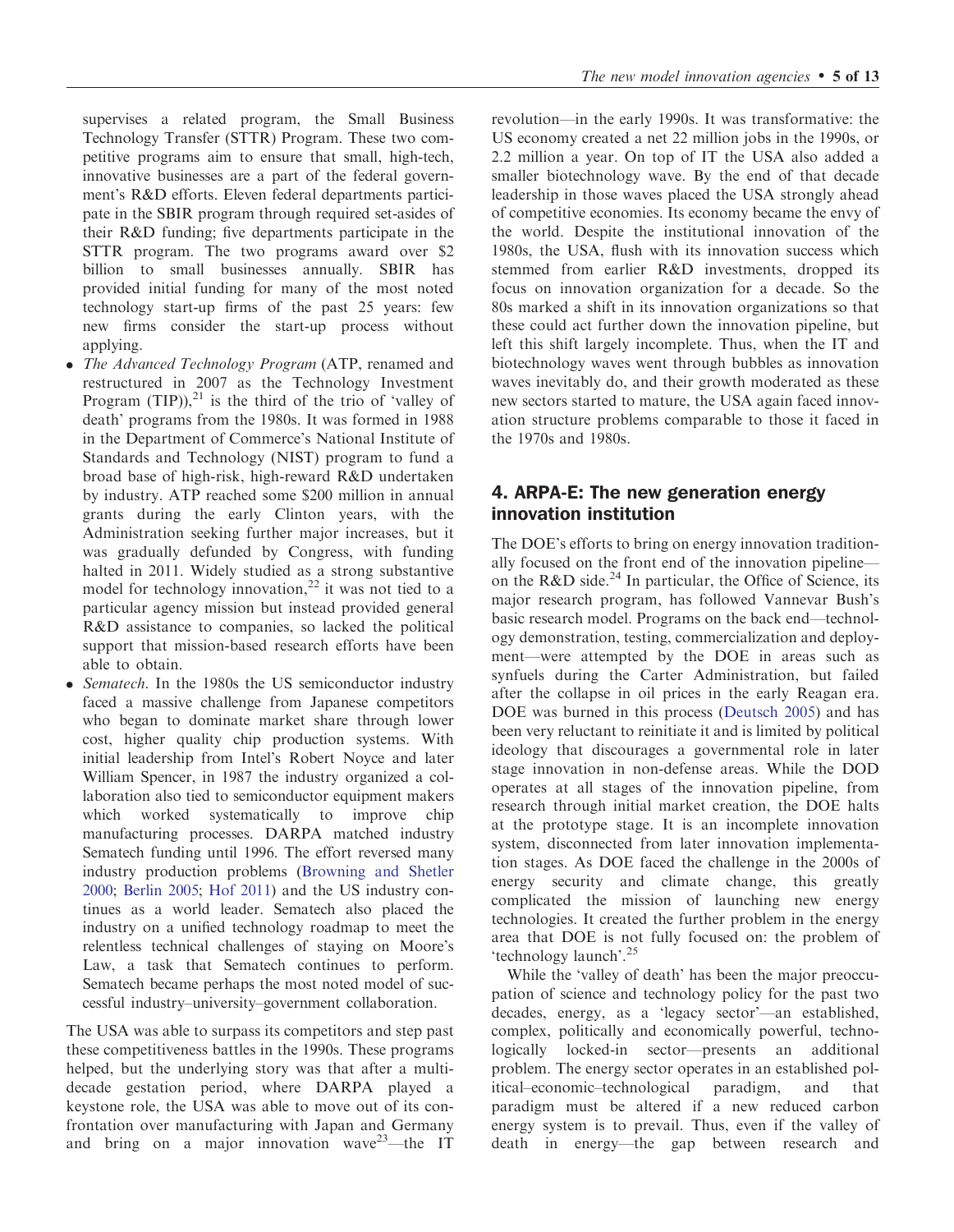development—is surmounted, a deep problem remains. Because most new energy technologies are components in larger established systems (e.g. advanced batteries are components in cars, enhanced geothermal technology must fit into existing utility systems) they must launch into these established sectors and be price competitive from the moment of launch. Innovation in a complex, established sector presents problems very different from standing up technology advances in new, unoccupied, 'frontier' sectors like IT or biotechnology [\(Bonvillian and Weiss 2009;](#page-10-0) [Weiss](#page-12-0) [and Bonvillian 2011\)](#page-12-0) where its 'new functionality' allows the new entrant technology to charge a premium price initially, then drive down the production cost curve over time.

To reiterate, launching new technology in a legacy sector like energy where new technologies initially do not offer new functionality—electricity in a home is the same to the consumer whether derived from coal or solar—means they must be competitive with existing technologies at the outset. Although DOE has formed several innovative new innovation elements, including energy frontier research centers and energy innovation hubs, they are still organized around the valley of death problem. They are not designed to encompass the technology launch task.<sup>26</sup> As tough as crossing the valley of death in energy is, reaching the point of market launch on the back end of the innovation is even harder.

#### 4.1 The ARPA-E design: Incorporating the DARPA rule set

An exception is Advanced Research Projects Agency-Energy  $(ARPA-E)$ ,<sup>27</sup> which, although a breakthroughoriented R&D agency, consciously attempts to move much further down the development pipeline. ARPA-E was recommended in the 'Rising Above the Gathering Storm' report ([National Academies of Sciences 2007\)](#page-11-0) by thought leaders such as Norman Augustine, Charles Vest, and Steven Chu (later Energy Secretary) ([Bonvillian 2006](#page-10-0)) and strongly backed by the then-Chair of the House Science Committee, Rep. Bart Gordon (Democrat-TN), who assured the passage of authorization legislation<sup>28</sup> and its initial funding in 2009. It was consciously designed by Congress to apply the DARPA model to the new energy technology sector. Its roughly \$200 million in annual funding makes it about the size of a single DARPA program office. It has emphasized speed—rapidly moving research breakthroughs into technologies, through a process it labels 'envision–engage–evaluate–establish–execute'.

ARPA-E has incorporated the well-known elements in the DARPA rule set cited above, including:

- . a flat, non-hierarchical organization
- . program directors (PDs) are 'empowered' with authority and discretion to administer a portfolio of projects in a related energy field
- . process of project approval is streamlined
- . a 'right–left' research model, where they contemplate the technology breakthroughs they seek to have emerge from the right end of the pipeline, then go back to the left side of the pipeline for research that will achieve that goal
- . a challenge-based research model is used which seeks research advances that will meet significant technology challenges
- . they aim at revolutionary breakthroughs that could be transformative of an energy sector.

Like DARPA, ARPA-E's PDs (the equivalent of DARPA program managers) are highly-respected, technically talented, world-class talent, typically with experience in both academic research and in industry, and ARPA-E has a broad waiver of civil service hiring authority to hire them quickly that may be without precedent in the federal government. ARPA-E's research program is organized around the 3–5-year terms of its PDs, thus, the project duration yardstick is the life of the PD. This means that ARPA-E must forego much long-term research. It must build its project portfolio by seeking breakthroughs that can move to prototype in—for science—a relatively short period. It therefore aims, like DARPA, at innovation acceleration: projects that can move from idea to prototype in the program life of its program managers. ARPA-E also has DARPA's highly flexible contracting authority, so-called 'other transactions authority' to quickly transact research contracts outside of the cumbersome federal procurement system.

Like DARPA, ARPA-E is also instituting the 'hybrid' model, providing funding support for both academic researchers and small companies. This tends to improve the handover from research to development by combining entities from each space, easing technology transition. Like DARPA, ARPA-E has worked from an island/ bridge model<sup>29</sup> for connecting to its federal agency bureaucracy. The best model historically has been to put the innovation entity on a protected 'island' free to experiment, apart from contending bureaucracies: 'the suits'. As ARPA-E was set up within DOE, it has required both isolation and protection from rival R&D agencies and the notorious bureaucratic culture at DOE that may fight it for funding and curtail the independence it requires. Because it reports directly to the Secretary, it also has a 'bridge' back to the top DOE leadership to assure its place in DOE's R&D. Overall, ARPA-E aims, like DARPA, to operate at both of the two faces of innovation: at the institutional level, providing support for innovation, and at the personal, face-to-face level enabling innovation 'great groups'.

#### 4.2 New elements at ARPA-E: The implementation stage

But ARPA-E cannot be a simple clone of DARPA because it faces a very different technology landscape than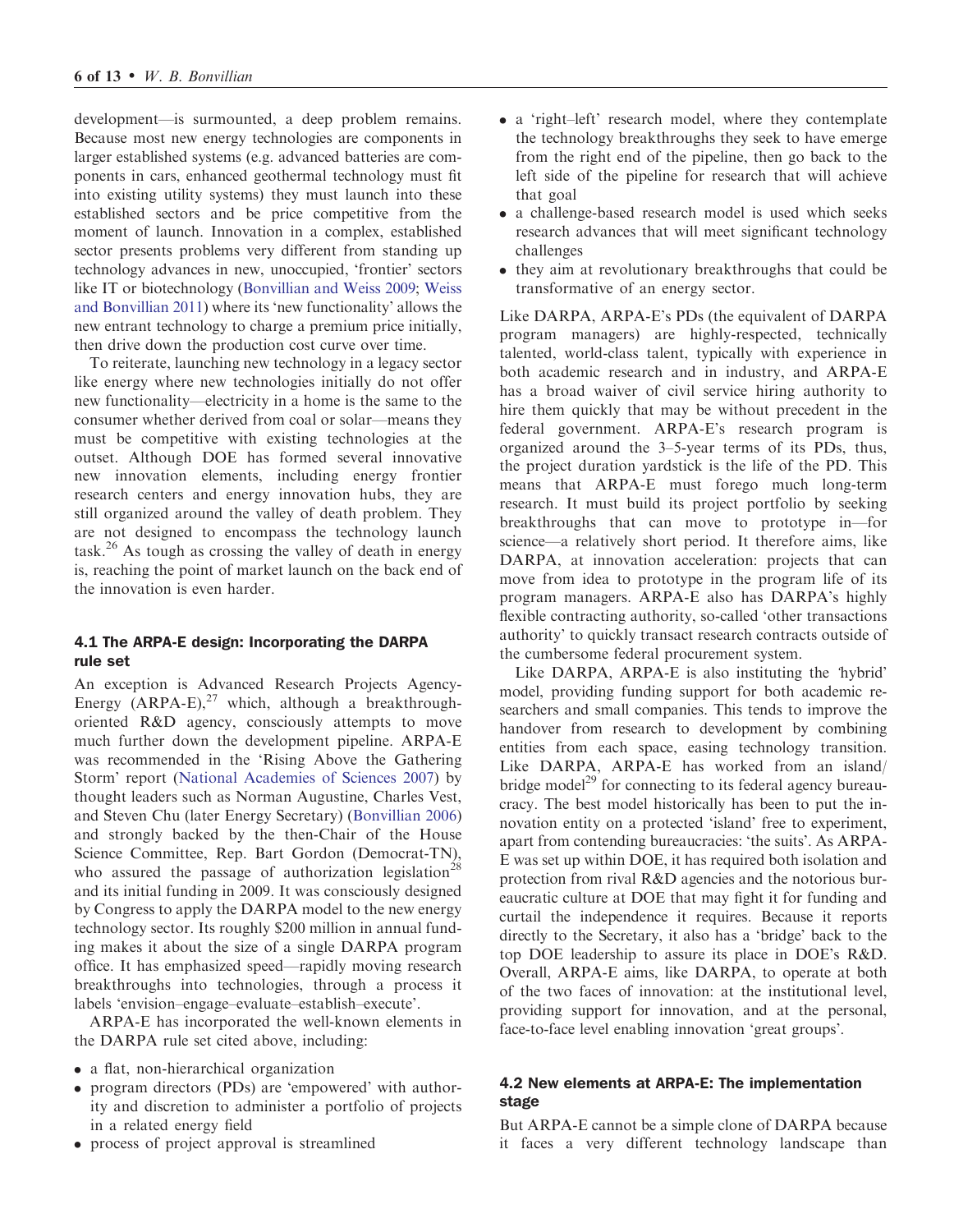DARPA. DARPA has been able to launch its technologies into two territories that simplified its tasks. First, it has often been able to place its technologies into the procurement programs of the military services. In this approach, the military is able to serve as the test bed and initial 'first' market for new technologies emerging from DARPA. Second, DARPA launches its technologies into civilian sectors—the IT sector it helped create is the most noteworthy—which are technology frontiers, enabling 'open space' technology launch.

In contrast, the energy sector facing ARPA-E technologies is occupied territory not open space: energy is already a complex established legacy sector. Given its very different launch landscape, ARPA-E is learning to vary its organizational model, not simply replicating DARPA, but adding its own elements appropriate to the complex energy sector which it concentrates on. While ARPA-E has developed a number of creative institutional features, the most noteworthy for our purposes concern the technology implementation stage.

## 4.3 The ARPA-E focus on technology implementation

Because of its difficult task in launching technology into the complex, established legacy sector of energy. ARPA-E has taken steps to assist in taking its technology to implementation, commercialization and deployment:

- $\bullet$  *ARPA-E PDs:* consider the implementation process for technologies they are considering; before they fund a project they evaluate the technology development process and how that might evolve. Their focus is not simply on new technology, they seek to fund projects where they can see a plausible pathway to implementation. They both select technologies that can move within range of commercialization, and build elements into the R&D program to drive down the cost of the technology. This is a new step for R&D agencies. The effort is aided by the fact that ARPA-E PDs have a rich mix of academic and commercial sector experience.
- . 'In-reach' within DOE: ARPA-E has worked to build ties with applied programs in DOE so that these agencies can be ready to pick up ARPA-E projects and move them into the applied, later stage development programs they run. ARPA-E's PDs have found that key to this DOE 'in-reach' is building relationships between PDs and applied line scientists and technologists in the applied entities, particularly the Energy Efficiency and Renewable Energy, Fossil Energy and the Electricity Offices. This is a bottom-up connection process.
- . Building ties to DOD for test beds and initial markets. Although DOE does limited work beyond the prototype stage, DOD works at all the innovation stages and has major procurement programs and energy efficiency

needs—it is a logical implementation partner for ARPA-E. The two agencies have a Memorandum of Understanding and DOD and ARPA-E have begun to act as partners on projects. ARPA-E has staff with significant defense contractor experience (on the 'commercialization team', see discussion below) and the potential role of DOD to test, validate and to offer an initial market for new energy technologies is well understood at ARPA-E.

- *Commercialization team:* Unique among R&D agencies, ARPA-E has assembled a separate staff team ('technology-to-market advisors') working full time to promote implementation and commercial advances for ARPA-E technologies. These team members work with particular PDs on the most promising technologies emerging from their portfolios. The tactics this team develops in implementing technologies can include: creating follow-on approaches for ARPA-E funded technologies through in-reach with DOE applied programs, connections to DOD test beds and procurement, and, particularly, connections to venture funding, financing and interested company collaborators, or combinations of these. Their work includes identifying first markets and market niches for ARPA-E technologies.
- . 'Halo effect': ARPA-E is consciously taking advantage of the 'halo effect' where venture and commercial firms move toward the commercialization of the technologies that are selected by ARPA-E as promising. In other words, the private sector views the ARPA-E project selection process as rigorous and sound, so it is prepared to fund projects emerging from that process. DARPA has long relied on this effect. Naturally, the venture or financing firm will perform its 'due diligence', but ARPA-E's selection helps to identify and validate a candidate technology.
- . Connecting to the industry 'stage gate' process: The stage gate process is used by most major companies in some form in the management of their R&D and technology development. In this approach, candidate technology projects are reevaluated at each stage of development, weeded-out and only what appear to be the most promising from a commercial success perspective move to the next stage. This is not a process that ARPA-E employs. Like DARPA (as discussed above), it places technology visioning up front in its process and adopts a high-risk/high-rewards approach to meet the technology vision. ARPA-E also works with its researchers to ensure that their technologies are in a format and condition to survive in the industry stage gate process. For academic researchers in particular, this is not a familiar process.
- . Consortia encouragement: Aside from stage gate connections to industry, in a different type of outreach effort, ARPA-E is building an additional industry connection step between the firms and academics that it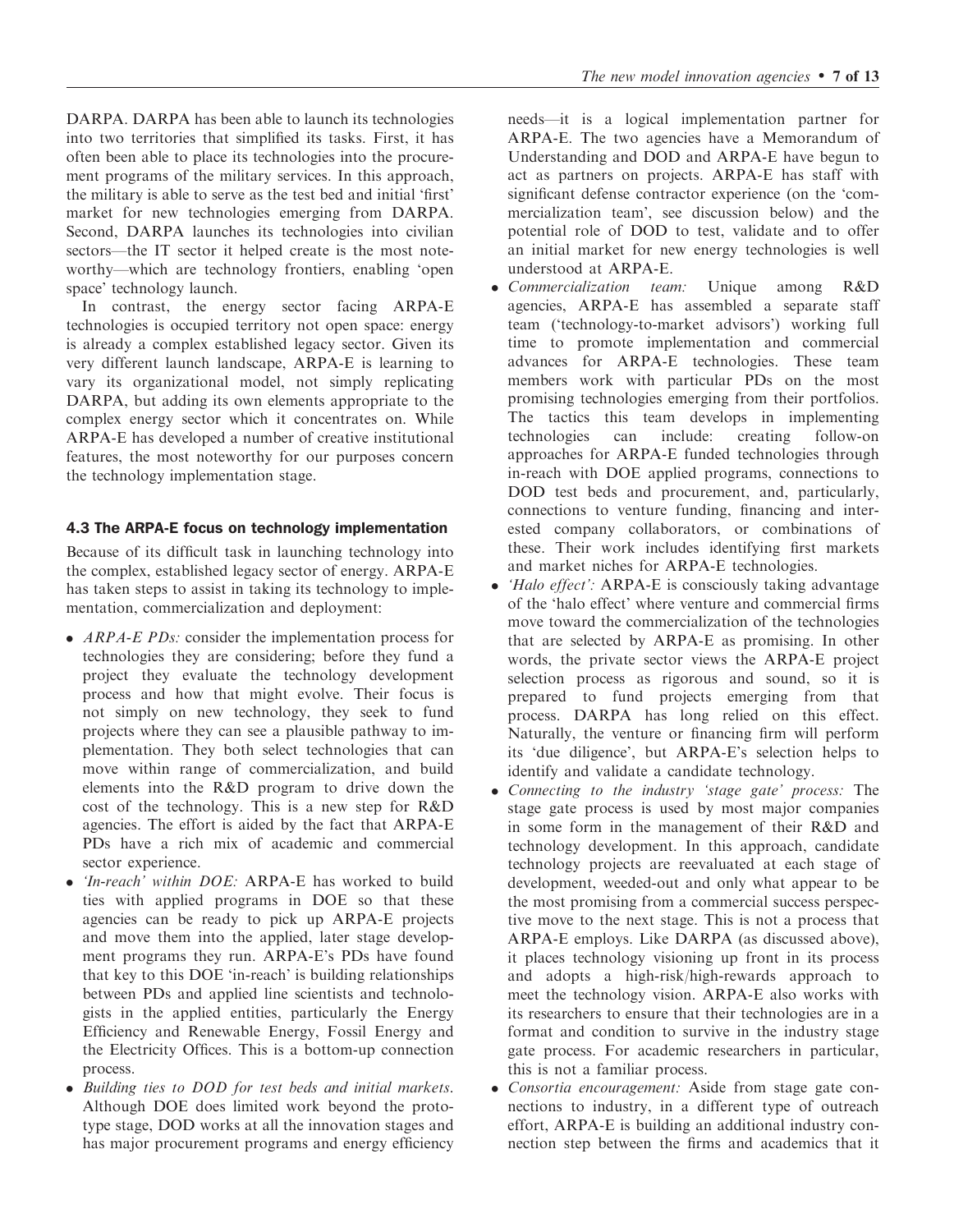works with and the industries they must land in: consortia promotion. ARPA-E tries to pave the way for acceptance of its new technologies at firms by working to encourage companies that work in similar areas to talk to each other on common problems, including on technology solutions that APRA-E's current or prospective projects could present.

To summarize, ARPA-E has not only worked to replicate elements at DARPA, but it has attempted to build new elements in its innovation rule set as it confronts unique features of the 'legacy' energy sector where its technologies must land. Particularly interesting are the approaches it is applying in the implementing and deployment process for its technology advances, moving much further down the development pipeline than traditional R&D agencies. Will the ARPA-E model and the other new innovation elements at DOE enable an energy technology transformation? The across-the-board cutbacks in energy (and other) federal R&D through 'sequestration' in 2013 are reminiscent of the dramatic cutbacks in energy R&D at the advent of the Reagan Administration as oil prices fell. It remains to be seen whether technology advances in energy at ARPA-E, despite its new model, and elsewhere can be kept on track.

## 5. A new innovation model for advanced manufacturing?

Manufacturing remains a critical part of the US economy:<sup>30</sup> it contributes \$1.7 trillion to the \$15 trillion economy and employs 12 million [\(Bureau of Labor](#page-10-0) [Statistics June 2013\)](#page-10-0) in a total employed workforce of some 140 million. Manufacturing workers are paid substantially more than service sector workers, 20% higher than non-manufacturing workers [\(Helper et al. 2012\)](#page-11-0). Growth economists tell us that 60% or more of historic US economic growth comes from technological and related innovation ([Solow 2000\)](#page-11-0), and manufacturing dominates the innovation system. Industrial firms employ 64% of US scientists and engineers, and this sector performs 70% of industrial R&D [\(Tassey 2010](#page-11-0): 290). Thus the US manufacturing strength and the strength of its innovation system are directly linked.

Success in a highly competitive world rewards nations and regions that produce complex, value-added goods. While world trade in services is growing, world trade in goods is close to five times trade in services ([Directorate-](#page-11-0)[General for Trade 2012\)](#page-11-0). Complex, high-value goods (including capital goods, industrial supplies, transport goods, and medicines) dominate US export value and a significant majority of its import value. The currency of world trade is in such advanced goods, and will remain so indefinitely. Yet, the USA was running a \$500 billion trade deficit in manufactured goods in pre-recession 2007, and is now on track to soon return to that level. As of 2011, that

total included a \$100 billion deficit in advanced technology products ([US Census Bureau 2011](#page-11-0)).

Will services offset the manufacturing decline? As services are some 80% of the US economy, cannot this trend simply continue? The problem is that the modest and gradual growth in its services trade surplus (\$160 billion in pre-recession 2007) is dwarfed by the size and continuing growth of the deficit in goods: the former will not offset the latter anytime in the foreseeable future. Given the trade imbalance, it is hard to avoid the conclusion that the USA has been shifting to a consumption-led versus production-led economy. Arguably, it now has a consumption/production imbalance, with significant long-term economic consequences.

#### 5.1 The 'innovate here/produce here' assumption

Since World War II, the US economy has been organized around leading the world in technological advance. It developed a comparative advantage over other nations in innovation, and as a result, it led all but one of the significant innovation waves of the 20th century. It led innovation waves in aviation, electronics, space, computing, the internet ([Ruttan 2006\)](#page-11-0) and biotechnology. Its operating assumption was that it would innovate and translate those innovations into products. By 'innovating here and producing here', the USA would realize the full range of economic gains from innovation at all the stages, from R&D, to demonstration and test beds, to initial market creation, to production at scale, and to the follow-on life cycle of the product. It worked—the USA became the richest economy the world had ever seen. For the past half-century the USA has been playing out economic growth theory—that the predominant factor in economic growth is technological and related innovation—and demonstrating that it works.

But in recent years, with the advent of a global economy, the 'innovate here/produce here' model no longer holds. In some industrial sectors, firms can now sever R&D and design from production. Codeable ITbased specifications for goods that are tied to softwarecontrolled production equipment have enabled this 'distributed' manufacturing [\(Berger 2005](#page-10-0)). While manufacturing once had to be integrated and quite vertical, firms using the distributed model can innovate here and produce there. It appears this distributed model works well for many IT products, as well as for commodity products. Apple is the standard-bearer for this model, continuing to lead in dramatic IT innovations, but distributing virtually all its production to Asia.

However, there appear to be many sectors where the distributed model does not work, that still require a close connection between research, design and production. Capital goods, aerospace products, energy equipment, and complex pharmaceuticals appear to be examples of this phenomenon. In these sectors the production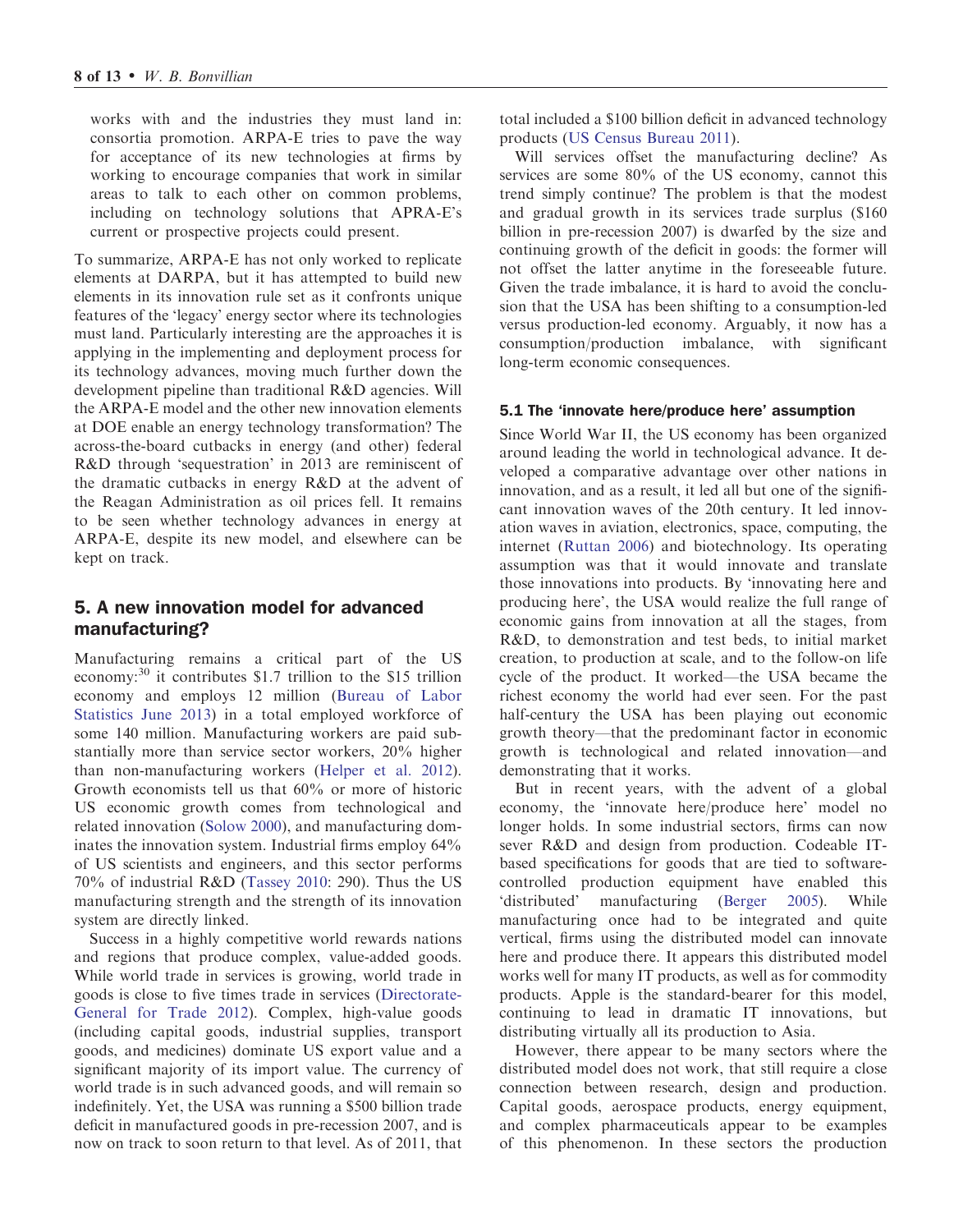infrastructure provides constant feedback to the R&D– design infrastructure. Product innovation—incremental advance—is most efficient when tied to a close understanding and linkage to manufacturing processes. However, if R&D–design and production are tightly linked, the innovation stages—R&D and design—may have to follow production offshore. 'Produce there/innovate there' may be even more disruptive than 'innovate here/produce there'. These twin developments bring the economic foundations of the USA's innovation-based economic success into question.

The conclusion that there are critical links between innovation and production, developed in a series of significant manufacturing studies [\(President's Council of](#page-11-0) [Advisors on Science and Technology 2012;](#page-11-0) [Information](#page-11-0) [Technology and Innovation Foundation 2012a](#page-11-0); [MIT](#page-11-0) [2013](#page-11-0)) that could affect US innovation as well as production capacity, has driven a new focus on advanced manufacturing. If the USA is to compete with Asian manufacturing powers, it must significantly increase manufacturing efficiency and productivity. This calls for a new 21st century type of manufacturing, with major technology and related process innovations.

#### 5.2 National Manufacturing Innovation Institutes model

Are there new innovation institutional elements to this challenge? The Advanced Manufacturing Partnership (AMP), of 12 leading firms and six research universities named by the President, proposed in its report, and the Administration is now implementing, a new model, a National Network of Manufacturing Institutes  $(NNMIs).$ <sup>31</sup> The first of these institutes has now been awarded to a consortium of regional industries and research universities, with strong state support, based in Youngstown, OH, and three more such institutes have now been proposed.<sup>32</sup> What is this model?

The manufacturing institutes are to be organized around a particular strand of advanced manufacturing. For example, the Youngstown institute is to focus on 'additive manufacturing' (3D printing), $33$  which is of significant interest to the aerospace industry. Other strands proposed by AMP included advanced materials, 'smart' manufacturing, advanced robotics, energy efficient production, and nanofabrication. The institutes are to be consortia between large and small producers, area universities and community colleges, with state and regional support matched by the federal government. They are to combine collaborative research around the advanced manufacturing technology, collaborative staffing between the participants, serve as training centers to develop a workforce fluent with the new technology, and nurture advanced manufacturing enabling technologies through research, development, prototyping and test beds [\(President's Council of Advisors on Science](#page-11-0)

### [and Technology 2012](#page-11-0); [Information Technology and](#page-11-0) [Innovation Foundation 2012b\)](#page-11-0).

In short, they are to be a return to 'connected' innovation, incorporating post-research innovation stages previously outside the federal purview and tying the innovation actors together in a way not previously undertaken in the federal government outside the defense sector. They build on the Sematech consortia model, linking industry, universities, and government, reaching through the test bed stage, and aiming to encourage subsequent commercialization. Whether these proposed institutes scale up to have an effect on the production sector remains to be seen, but they represent a new stage in the federal innovation support role. $34$ 

# 6. Conclusions

The saga of US innovation organization since World War II spans four and possibly now five periods. It moves from the advent of the post-World War II basic research, 'disconnected science' model sponsored by Vannevar Bush, which characterized the group of R&D agencies formed or operating at the end of the war. This was followed by a period when the defense R&D agencies, which could not live with a disconnected model given Cold War realities, were required to recreate the 'connected' R&D model of World War II. This reached a peak in the Sputnik period when DARPA was founded. Then, in the height of the competitiveness (1970–90) with Japan and Germany, the USA began to return to the connected model in a series of new civilian research programs as well as in the defense sector.

With the advent of the energy security and climate challenge, a new, more 'connected' model was created within the DOE, often a bastion of the disconnected model, through ARPA-E. Finally, the most recent innovation organization development—the proposed NNMIs to deal with the advanced manufacturing challenges the USA faces—marks a return to the connected approach, almost a 180 degree turn away from the Bush Endless Frontier plan for US R&D organization. It is not that basic research is not important: it remains key to US strength in breakthrough innovation. However, the story of the recent decades of innovation organization is to complement that foundational approach with additional institutional elements that reach much further down the innovation pipeline to development and later innovation stages. The new model innovation organizations discussed here deserve ongoing scrutiny and pragmatic evaluation of their performance to refine these models.

## Notes

1. Federally-funded applied research was undertaken prior to World War II at, for example, the US Coast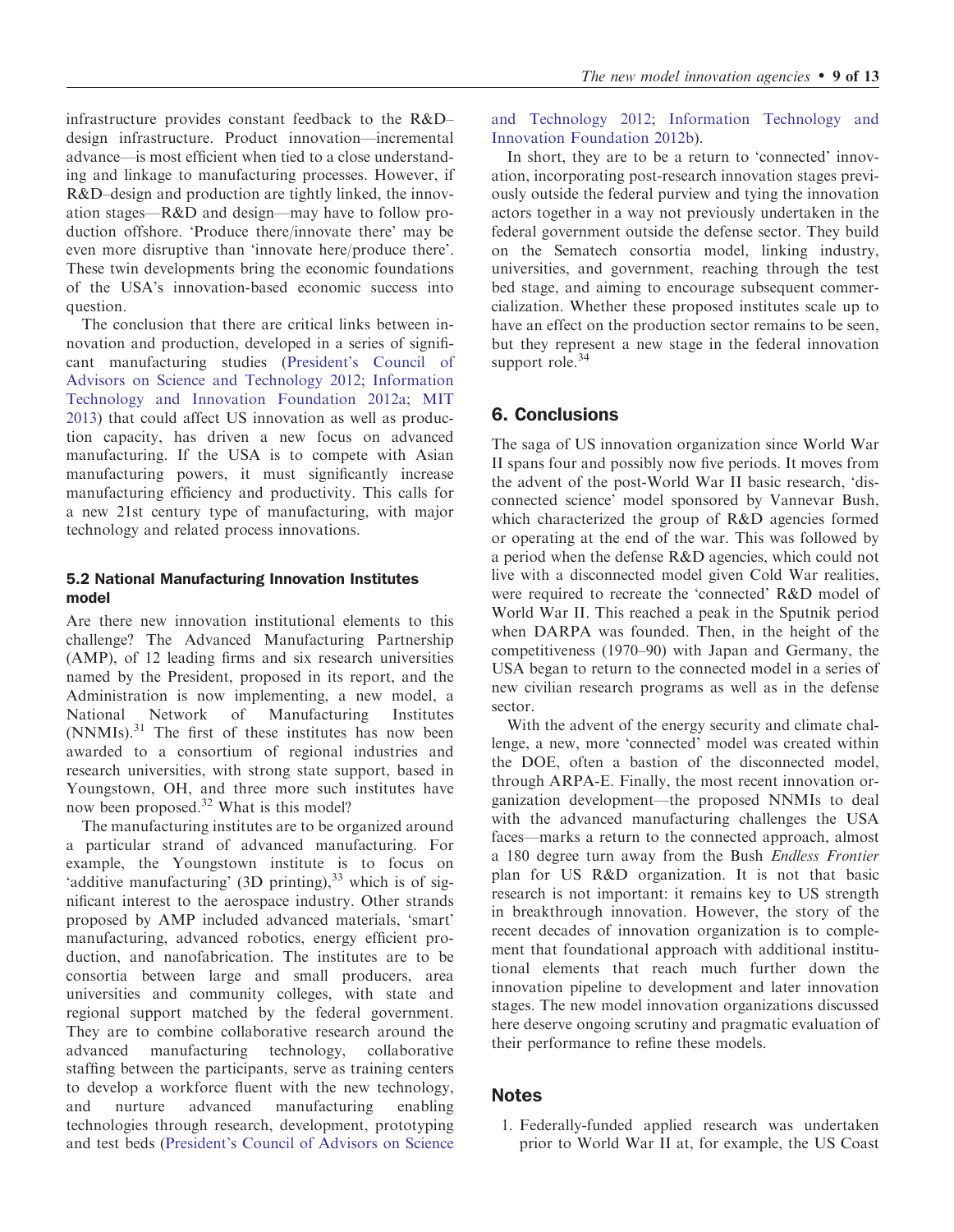Survey, US Geological Survey, the Department of Agriculture, the Naval Research Laboratory and the National Advisory Committee on Aeronautics, but at a fraction of wartime and Cold War funding levels ([Smith 1990](#page-11-0): 16–35).

- 2. The term refers to economist Richard Nelson's portrayal of the network of R&D and related innovation institutions and support mechanisms, including in industry, government agencies and universities, that make up an innovation ecosystem ([Nelson 1993](#page-11-0): 3– 21, 505–23).
- 3. The opening sections of this paper draw on the author's detailed discussions of these developments in Bonvillian ([2009:](#page-10-0) 206–35; [2011](#page-10-0): 303–12).
- 4. The pipeline model for basic research was first institutionalized at the Office of Naval Research (Sapolsky [1990:](#page-11-0) 9–18). It provided the foundational model for exploratory, basic research that evolved at the NSF, and certainly influenced the NIH, and the DOE's Office of Science.
- 5. It is well understood that innovation does not necessarily occur in an orderly series of sequential pipeline stages ([Branscomb and Aueswald \(2002\)](#page-10-0) call it a 'Darwinian Sea'), but the analogy is widely used and does roughly capture the stages that must be completed for technology implementation, so it is used here.
- 6. Bush attempted to organize post-war science under a single entity, NSF, but a veto by President Truman delayed the NSF's formation until 1950, and other agencies evolved in the interim [\(Blanpied 1998;](#page-10-0) [Mazuzan 1994](#page-11-0)).
- 7. The problems with this model are explored by [Stokes](#page-11-0) [\(1997\)](#page-11-0).
- 8. Bush chaired the Defense Research and Development Board in 1947–48. Bush ([1970:](#page-10-0) 56–63) discusses his views of the use of atomic weapons against Japan. In the internal debate over whether to create a strong federal research program, he was well aware of the risk of federal control of universities. His model for NSF tried to create some distance between government and universities to limit that risk.
- 9. There was widespread support from the advisors to Office of Scientific Research and Development for the recommendations in Endless Frontier Bush [\(1970:](#page-10-0) 64).
- 10. This discussion is drawn from [Bonvillian \(2009\)](#page-10-0).
- 11. For a full discussion of US innovation ideology, see [Hart \(1998\).](#page-11-0)
- 12. This list is drawn from Defense Advanced Research Projects Agency ([2003,](#page-11-0) [2005\)](#page-11-0). A more detailed evaluation of DARPA's rule set is given by [Bonvillian and](#page-10-0) [Van Atta \(2011\).](#page-10-0)
- 13. See, on DARPA visioning process, [Carleton \(2010\),](#page-10-0) pp. 62–116.
- 14. For a description of how DARPA has worked with other parts of DOD, see, [Van Atta et al. \(2003\).](#page-12-0)
- 15. The oligopolistic nature of major US industries, especially the automotive industry, where international competitors began to gain major market share, also played a role. Oligopoly in some key sectors appears to have stifled innovation. For the history of oligopoly curtailing innovation, see Hart ([1998:](#page-11-0) 83–116).
- 16. The Act's success is discussed is discussed in [Bayh](#page-10-0) [et al. \(2009\)](#page-10-0) and [Roessner et al. \(2009\).](#page-11-0) Others take a more measured view: there was growing diversity in the university economic role before Bayh–Dole, so it played a standardizing role as much as a transformative one, and there were additional forces that helped push universities into playing a more active role in regional economies ([Mowery et al. 2004](#page-11-0)).
- 17. For a discussion of one university's model 'innovation ecosystem' see Roberts and Easley [\(2009](#page-11-0): 44–71).
- 18. See Public Law 100-519, Title I, Section 102(d) (24 October 1988); 102 Statute 2590; 15 US Codes Chapter 7, Section 278k (Regional Centers for the Transfer of Manufacturing Technology); 15 CFR Section 290.6 <[http://www.mep.nist.gov/about-mep/](http://www.mep.nist.gov/about-mep/legislative-history.htm) [legislative-history.htm](http://www.mep.nist.gov/about-mep/legislative-history.htm)> accessed 21 August 2013.
- 19. For further information on the MEP, see NIST (2013), About MEP <[http://www.mep.nist.gov/about-mep/](http://www.mep.nist.gov/about-mep/index.htm) [index.htm](http://www.mep.nist.gov/about-mep/index.htm)> 21 August, 2013. The MEP Program is evaluated in, National Academy of Public Administration, Thge NIST Manufacturing Extension Program, Report I (Sept. 2003), <[http://www.nist.gov/mep/upload/napa\\_1-2.pdf](http://www.nist.gov/mep/upload/napa_1-2.pdf)> accessed 21 August 2013. A major National Academy study of MEP is pending, NAS, STEP Board, 21st Century Manufacturing, The role of MEP, <[http://sites.nationalacademies.org/PGA/step/21st\\_](http://sites.nationalacademies.org/PGA/step/21st_Century_Manufacturing/index.htm) [Century\\_Manufacturing/index.htm](http://sites.nationalacademies.org/PGA/step/21st_Century_Manufacturing/index.htm)> accessed 21 August 2013.
- 20. The SBIR program has been criticized for funding too many 'SBIR mills' that live off repeated SBIR awards not technology commercialization, and for less rigorous selection standards than the research it is in effect taxing for its funding. However, a series of more recent National Research Council reviews of agency programs support the program's role. See, for example, [National Research Council \(2008\)](#page-11-0) and the Testimony of Charles W. Wesner, NRC STEP Board, on the SBIR Program Before the Senate Committee on Small Business and Entrepreneurship, 17 February 2011. <[http://www7.nationalacademies.](http://www7.nationalacademies.org/ocga/testimony/SBIR_Program.asp) [org/ocga/testimony/SBIR\\_Program.asp](http://www7.nationalacademies.org/ocga/testimony/SBIR_Program.asp)> accessed 21 August 2013.
- 21. Section 3012 of the America Creating Opportunities to Meaningfully Promote Excellence in Technology, Education, and Sciences (COMPETES) Act, Public Law 110-69, 110th Congress, 1st Session (9 August 2007), repealed the ATP and reformed it as the TIP.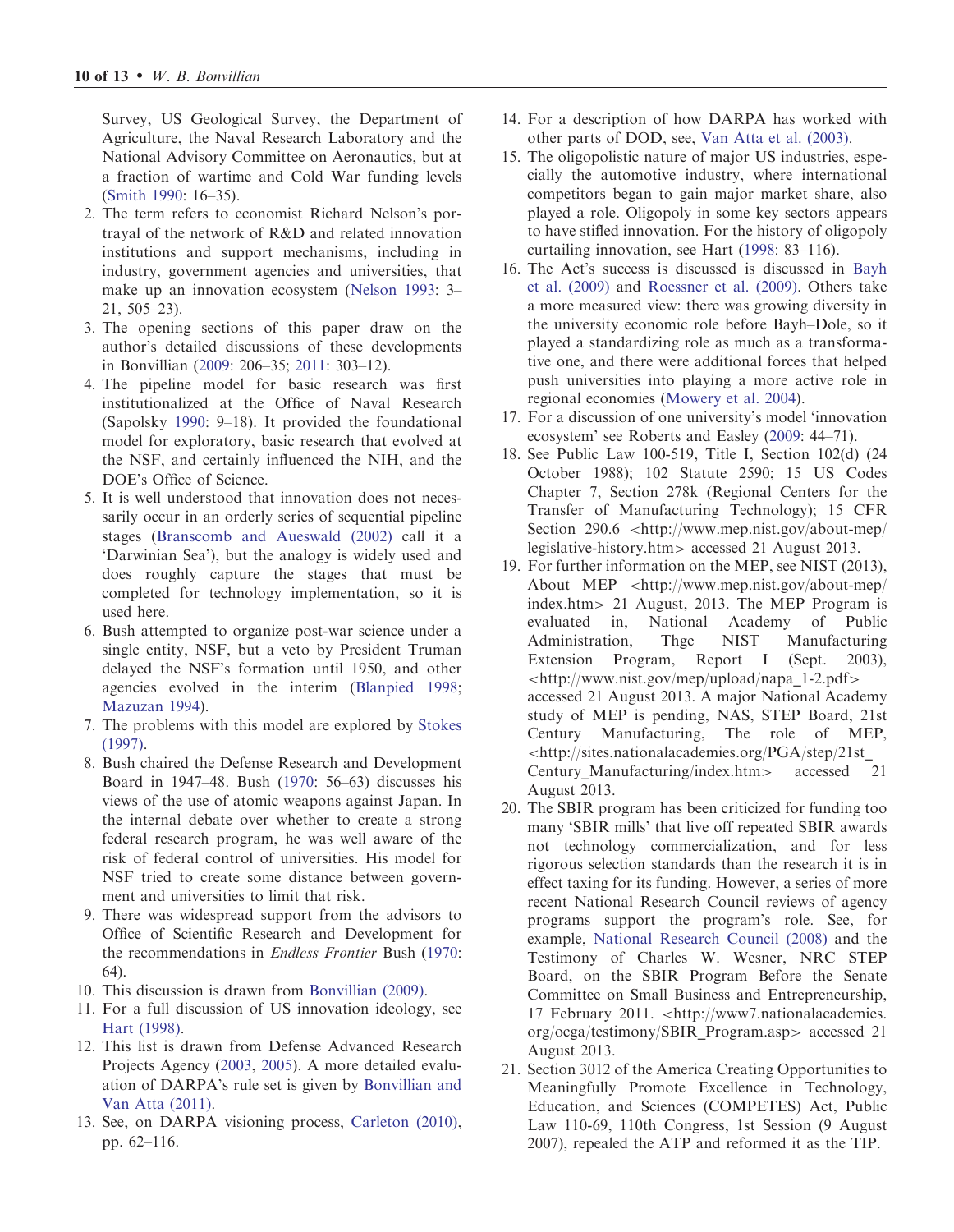- <span id="page-10-0"></span>22. See for example, [National Research Council \(1999\),](#page-11-0) [Ruegg and Feller \(2003\)](#page-11-0), and studies and data referenced in [National Institute of Standards and](#page-11-0) [Technology \(2013\)](#page-11-0); Advanced Technology Program (2007) 'Gems and Success Stories' <[http://www.atp.](http://www.atp.nist.gov/gems/listgems.htm) [nist.gov/gems/listgems.htm](http://www.atp.nist.gov/gems/listgems.htm)> accessed 21 August 2013.
- 23. Innovation wave theory is explored in Perez ([2002:](#page-11-0) 3– 46) and Atkinson (2004: 3–40).
- 24. See discussion in Alic et al. (2010).
- 25. See discussion of the issues raised in this section in Weiss and Bonvillian ([2009:](#page-12-0) 2, 28–36,151–61, 167– 171).
- 26. However, the DOE Energy Efficiency and Renewable Energy (EERE) office's new 'Sunshot' research program is aimed at commercial cost targets to make solar Photovoltaics competitive with established energy sources, and funds industry research. (See <<http://www.eere.energy.gov/solar/sunshot/>> accessed 21 August 2013).
- 27. This section draws on a more detailed discussion in Bonvillian and Van Atta (2011). See more detailed references therein.
- 28. See US Code a16538, s amended by Section 5012 of Public Law 110-69 (HR 2272) and Section 904 of Public Law 111-358 (HR 5116).
- 29. This term is used in Bennis and Biederman (1997: 196– 218).
- 30. Discussion in this section is drawn from Bonvillian (2012).
- 31. President's Council of Advisors on Science and Technology [\(2012](#page-11-0): 18–24). NNMI was not the only AMP recommendation. It made a series of innovation recommendations, from an enhanced advanced manufacturing R&D effort around 11 candidate advanced technologies and processes to improved workforce training and engineering education in advanced production, emphasizing that a series of related steps were required.
- 32. White House Press Release, 9 May 2013 <[http://1.usa.](http://1.usa.gov/YLbjOZ) [gov/YLbjOZ](http://1.usa.gov/YLbjOZ)> accessed 21 August 2013. The proposed new institutes are to focus on digital ('smart') manufacturing and lightweight and new metals fabrication, both led by DOD, and new power electronics, to be led by DOE.
- 33. For a discussion of additive manufacturing, see [The](#page-11-0) [Economist](#page-11-0) (2012).
- 34. Space limits the ability to discuss all new innovation institutional models. Also of note are: In-Q-Tel (Yanuzzi  $(2000)$ ) and I-ARPA (see <[http://www.](http://www.iarpa.gov/index.html) [iarpa.gov/index.html](http://www.iarpa.gov/index.html)> accessed 21 August 2013) in the intelligence arena, the recently-formed National Center for Advancing Translational Sciences (see <<http://www.ncats.nih.gov/research/research.html>> accessed 21 August 2013) at the NIH and SERDP and

ESTCP, the DOD environmental R&D programs (see, <<http://www.serdp.org>>).

## References

- Alic, J., Sarewitz, D., Weiss, C. and Bonvillian, W. B. (2010) 'A new strategy for energy innovation', Nature, 466: 316–7, (14 July).
- Atkinson, R. D. (2004) The Past and Future of America's Economy – Long Waves of Innovation that Power Cycles of Growth, pp. 3–40. Cheltenham, UK: Edward Elgar.
- Bayh, B., Allen, J. P. and Bremer, H. W. (2009) 'Universities, inventors and the Bayh Dole Act', Life Sciences Law and Industry Report, Vol. 3, No. 24.
- Bennis, W. and Ward Biederman, P. (1997) Organizing Genius, pp. 1–30, 196–218. New York: Basic Books.
- Berger, S. (2005) How We Compete: What Companies Around the World Are Doing to Make it in Today's Global Economy, pp. 251–77. New York: Doubleday.
- Berlin, L. (2005) The Man Behind the Microchip: Robert Noyce and the Invention of Silicon Valley. New York: OUP.
- Bird, K. and Sherwin, M. (2005) American Prometheus. New York: Alfred Knopf.
- Blanpied, W. A. (1998) 'Inventing U.S. science policy', Physics Today, 51/2: 34–40, <[http://www.nsf.gov/about/history/](http://www.nsf.gov/about/history/nsf50/science_policy.jsp) [nsf50/science\\_policy.jsp](http://www.nsf.gov/about/history/nsf50/science_policy.jsp)> accessed 21 August 2013.
- Bonvillian, W. B. (2006) 'Power play The DARPA model and U.S. energy policy', The American Interest, 2/2: 39–48.
- $(2009)$  'The connected science model for innovation The DARPA model', in 21st Century Innovation Systems for the U.S. and Japan, pp. 206–35. Washington, DC: National Academies Press.
- $(2011)$  'The problem of political design in federal innovation organization', in The Science of Science Policy, pp. 302–26. Menlo Park, CA: Stanford University Press.
- —— (2012) 'Reinventing American manufacturing: The role of innovation', Innovations, 7: 97–125.
- and Van Atta, R. (2011) 'ARPA-E and DARPA: Applying the DARPA model to energy innovation', Journal of Technology Transfer, 36: 469–513.
- and Weiss,  $C(2009)$  Taking covered wagons east: A new innovation theory for energy and other established technology sectors', Innovations, 4: 2189–300.
- Branscomb, L. and Auerswald, P. (2002) 'Between Invention and Innovation, An Analysis of Funding for Early-State Technology Development. Part I: Early Stage Development', NIST GCR 02-841. Washington, DC: National Institute of Standards and Technology. <[http://](http://www.atp.nist.gov/eao/gcr02-841/contents.htm) [www.atp.nist.gov/eao/gcr02-841/contents.htm](http://www.atp.nist.gov/eao/gcr02-841/contents.htm)> accessed 21 August 2013.
- Browning, L. D. and Shetler, J. C. (2000) Sematech: Saving the U.S. Semiconductor Industry. College Station, TX: Texas A&M University Press.
- Bureau of Labor Statistics. (June 2013) 'Industries at a glance', Manufacturing, NACIS 31-33, Workforce Statistics <[http://](http://www.bls.gov/iag/tgs/iag31-33.htm#iag31-33emp1.f.P) [www.bls.gov/iag/tgs/iag31-33.htm#iag31-33emp1.f.P](http://www.bls.gov/iag/tgs/iag31-33.htm#iag31-33emp1.f.P)> accessed 21 August 2013.
- Bush, V. (1945) Science the Endless Frontier. Washington, DC: Government Printing Office, <[http://www.nsf.gov/od/lpa/](http://www.nsf.gov/od/lpa/nsf50/vbush1945.htm) [nsf50/vbush1945.htm](http://www.nsf.gov/od/lpa/nsf50/vbush1945.htm)> accessed 21 August 2013.
- (1970) Pieces of the Action, pp.  $63-4$ . New York: William Morrow and Company.
- Carleton, T. (2010) 'The Value of Vision in Technological Innovation', Dissertation, Stanford University, Palo Alto, CA.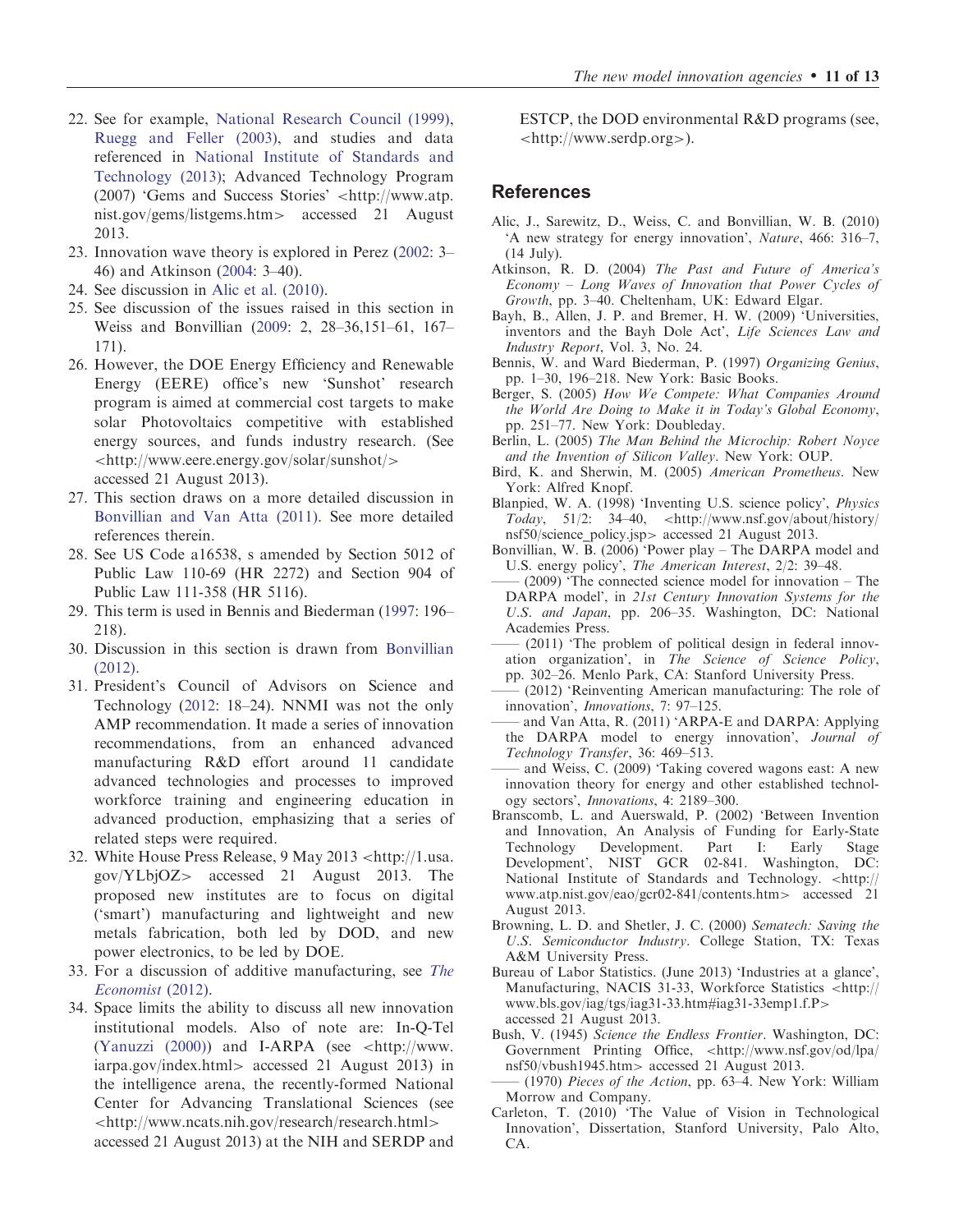- <span id="page-11-0"></span>Conant, J. (2002) Tuxedo Park. New York: Simon and Shuster.
- Defense Advanced Research Projects Agency. (2003) 'DARPA Over The Years'. Arlington, VA: Defense Advanced Research Projects Agency.
- $(2005)$  'Bridging the Gap, Powered by Ideas'. Arlington, VA: Defense Advanced Research Projects Agency.
- Deutch, J. M. (2005) 'What should the government do to encourage technical change in the energy sector?', Report No. 120, MIT Joint Program on the Science and Policy of Global Change <[http://web.mit.edu/globalchange/www/](http://web.mit.edu/globalchange/www/MITJPSPGC_Rpt120.pdf) [MITJPSPGC\\_Rpt120.pdf](http://web.mit.edu/globalchange/www/MITJPSPGC_Rpt120.pdf)> accessed 21 August 2013.
- Directorate-General for Trade. (2012) 'Statistics for World Trade in Goods, Services, FDI', 28 February 2012 <[http://](http://trade.ec.europa.eu/doclib/docs/2006/september/tradoc_122531.pdf) [trade.ec.europa.eu/doclib/docs/2006/september/tradoc\\_](http://trade.ec.europa.eu/doclib/docs/2006/september/tradoc_122531.pdf) [122531.pdf](http://trade.ec.europa.eu/doclib/docs/2006/september/tradoc_122531.pdf)> accessed 21 August 2013.
- Greenstein, J. L. (1997) 'Biographical Memoir, Dr. Lee Alvin Dubridge'. Washington, DC: National Academy Press, <[http://www.nasonline.org/publications/biographical-memo](http://www.nasonline.org/publications/biographical-memoirs/memoir-pdfs/dubridge-la.pdf) [irs/memoir-pdfs/dubridge-la.pdf](http://www.nasonline.org/publications/biographical-memoirs/memoir-pdfs/dubridge-la.pdf)> accessed 21 August 2013.
- Hart, D. (1998) Forged Consensus. Princeton, NJ: Princeton University Press.
- Helper, S., Krueger, T. and Wial, H. (2012) 'Why Does Manufacturing Matter? Which Manufacturing Matters?', pp. 4–5, 7. Washington DC: Brookings Institution <[http://](http://www.brookings.edu/~/media/Files/rc/papers/2012/0222_manufacturing_helper_krueger_wial/0222_manufacturing_helper_krueger_wial.pdf) [www.brookings.edu/](http://www.brookings.edu/~/media/Files/rc/papers/2012/0222_manufacturing_helper_krueger_wial/0222_manufacturing_helper_krueger_wial.pdf)-[/media/Files/rc/papers/2012/0222\\_man](http://www.brookings.edu/~/media/Files/rc/papers/2012/0222_manufacturing_helper_krueger_wial/0222_manufacturing_helper_krueger_wial.pdf) ufacturing helper krueger wial/0222 manufacturing helper [krueger\\_wial.pdf](http://www.brookings.edu/~/media/Files/rc/papers/2012/0222_manufacturing_helper_krueger_wial/0222_manufacturing_helper_krueger_wial.pdf)> accessed 21 August 2013.
- Hof, R. D. (2011) 'Lessons from Sematech', MIT Technology Review (25 July 2011), <[http://www.technologyreview.com/](http://www.technologyreview.com/news/424786/lessons-from-sematech/) [news/424786/lessons-from-sematech/](http://www.technologyreview.com/news/424786/lessons-from-sematech/)> accessed 21 August 2013.
- Hughes, K. (2004) Building the Next American Century: The Past and Future of American Economic Competitiveness. Washington, DC and Baltimore, MD: Woodrow Wilson Center Press and Johns Hopkins University Press.
- Hughes, T. P. (2000) Rescuing Prometheus, pp. 15–68. New York: Vintage Books.
- Information Technology and Innovation Foundation. (2012a) 'Worse Than the Great Depression', <[http://www2.itif.org/](http://www2.itif.org/2012-american-manufacturing-decline.pdf) [2012-american-manufacturing-decline.pdf](http://www2.itif.org/2012-american-manufacturing-decline.pdf)> accessed 21 August 2013.
- ————. (2012b) 'Why America needs a national network for manufacturing innovation', <[http://www2.itif.org/2012](http://www2.itif.org/2012-national-network-manufacturing-innovation.pdf) [national-network-manufacturing-innovation.pdf](http://www2.itif.org/2012-national-network-manufacturing-innovation.pdf)> accessed 21 August 2013.
- Mazuzan, G. (1994) NSF, A Brief History (1950–1985). Washington, DC: National Science Foundation, <[http://](http://www.nsf.gov/pubs/stis1994/nsf8816/nsf8816.txt) [www.nsf.gov/pubs/stis1994/nsf8816/nsf8816.txt](http://www.nsf.gov/pubs/stis1994/nsf8816/nsf8816.txt)> accessed 21 August 2013.
- MIT. (2013) 'Report of the MIT Taskforce on Innovation and Production, Preview of the Production in the Innovation Economy Report (PIE)', 22 February 2013 <[http://web.mit.](http://web.mit.edu/press/images/documents/pie-report.pdf) [edu/press/images/documents/pie-report.pdf](http://web.mit.edu/press/images/documents/pie-report.pdf)> accessed 21 August 2013.
- MIT Washington Office. (2013) 'Comments on the Design of the National Network for Manufacturing Innovation (NNMI)', <<http://dc.mit.edu/resources-links>> (under 'Resources/Manufacturing') accessed 21 August 2013.
- Mowery, D., Nelson, R., Sampat, B. and Ziedonis, A. (2004) Ivory Tower and Industrial Innovation, University–Industry Technology Transfer Before and After the Bayh Dole Act. Palo Alto, CA: Stanford Business Books.
- National Academies of Sciences. (2007) Rising Above the Gathering Storm, pp. 152–8. Washington, DC: National Academies Press.
- National Institute of Standards and Technology. (2013) 'Advanced Technology Program, Impacts of ATP Funding'.

Gaithersburg, MD: National Institute of Standards and Technology, <<http://www.atp.nist.gov/>> accessed 21 August 2013.

- National Research Council. (1999) 'NRC Board on Science, Technology and Economic Policy, Advanced Technology Program: Challenges and Opportunities'. Washington, DC: National Academies Press, <[http://www.nap.edu/openbook.](http://www.nap.edu/openbook.php?isbn=0309067758) [php?isbn=0309067758](http://www.nap.edu/openbook.php?isbn=0309067758)> accessed 21 August 2013.
- ————. (2008) 'An Assessment of the SBIR Program', viii (list of NRC SBIR studies), 54–90 (Findings and Recommendations). Washington, DC: National Academies Press <[http://www.nap.edu/openbook.php?record\\_id=11989&page](http://www.nap.edu/openbook.php?record_id=11989&page=R1)  $=R1$  accessed 21 August 2013.
- National Science Foundation. (2012) 'S&E Indicators', Table 4- 2 (Rates of US R&D to GDP 1953–2009). Washington, DC: National Science Foundation.
- Nelson, R. R. (1993) National Systems of Innovation. New York: OUP.
- Perez, C. (2002) Technological Revolutions and Financial Capital, pp. 3–46. Cheltenham, UK: Edward Elgar.
- President's Council of Advisors on Science and Technology. (2012) 'Capturing Domestic Competitive Advantage in Advanced Manufacturing', Report of the Advanced Manufacturing Partnership, July 2012 <[http://www.](http://www.whitehouse.gov/sites/default/files/microsites/ostp/pcast_amp_steering_committee_report_final_july_17_2012.pdf) [whitehouse.gov/sites/default/files/microsites/ostp/pcast\\_amp\\_](http://www.whitehouse.gov/sites/default/files/microsites/ostp/pcast_amp_steering_committee_report_final_july_17_2012.pdf) [steering\\_committee\\_report\\_final\\_july\\_17\\_2012.pdf](http://www.whitehouse.gov/sites/default/files/microsites/ostp/pcast_amp_steering_committee_report_final_july_17_2012.pdf)> accessed 21 August 2013.
- Redmond, K. C. and Smith, T. M. (2000) From Whirlwind to MITRE. Cambridge, MA: MIT Press.
- Roberts, E. B. and Easley, C. (2009) 'Entrepreneurship impact, the role of MIT', pp. 44–71. Cambridge, MA: Kauffman Foundation, <http://www.kauffman.org/uploadedfiles/mit impact full report.pdf> accessed 21 August 2013.
- Roessner, D., Bond, J., Okubo, S. and Planting, M. (2009) 'The economic impact of licensed commercialized inventions originating in university research 1996–2007', Final Report to the Biotechnology Industry Organization, <[http://www.](http://www.bio.org/sites/default/files/Study_on_Economic_Impact_Bayh-Dole.pdf) [bio.org/sites/default/files/Study\\_on\\_Economic\\_Impact\\_Bayh-](http://www.bio.org/sites/default/files/Study_on_Economic_Impact_Bayh-Dole.pdf)[Dole.pdf](http://www.bio.org/sites/default/files/Study_on_Economic_Impact_Bayh-Dole.pdf)> accessed 21 August 2013.
- Ruegg, R. and Feller, I. (2003) 'A Toolkit for Evaluating Public R&D Investment Models, Methods, and Findings from ATP's First Decade', <[http://www.atp.nist.gov/eao/gcr03-](http://www.atp.nist.gov/eao/gcr03-857/contents.htm) [857/contents.htm](http://www.atp.nist.gov/eao/gcr03-857/contents.htm)> accessed 21 August 2013.
- Ruttan, V. W. (2006) Is War Necessary for Economic Growth, Military Procurement and Technology Development. New York: OUP.
- Sapolsky, H. M. (1990) Science and The Navy The History of the Office of Naval Research. Princeton, NJ: Princeton University Press.
- Smith, B. L. R. (1990) American Science Policy Since World War II. Washington, DC: Brookings Institution.
- Solow, R. M. (2000) Growth Theory, An Exposition, 2dn edn, ix–xxvi. (Nobel Prize Lecture, 8 December 1987) New York: OUP. <[http://nobelprize.org/nobel\\_prizes/economics/laure](http://nobelprize.org/nobel_prizes/economics/laureates/1987/solow-lecture.html) [ates/1987/solow-lecture.html](http://nobelprize.org/nobel_prizes/economics/laureates/1987/solow-lecture.html)> accessed 21 August 2013.
- Stokes, D. E. (1997) Pasteur's Quadrant, Basic Science and Technological Innovation. Washington, DC: Brookings Institution Press.
- Tassey, G. (2010) 'Rationales and mechanisms for revitalizing US manufacturing R&D strategies', Journal of Technology Transfer, 35/3: 283–333.
- The Economist. (2012) 'A third industrial revolution', Special Report, 21 April 2012 <[http://www.economist.com/node/](http://www.economist.com/node/21552901) [21552901](http://www.economist.com/node/21552901)> accessed 21 August 2013.
- US Census Bureau. (2011) 'Trade in Goods with Advanced Technology Products, 2011', <[http://www.census.gov/](http://www.census.gov/foreign-trade/balance/c0007.html) [foreign-trade/balance/c0007.html](http://www.census.gov/foreign-trade/balance/c0007.html)> accessed 21 August 2013.